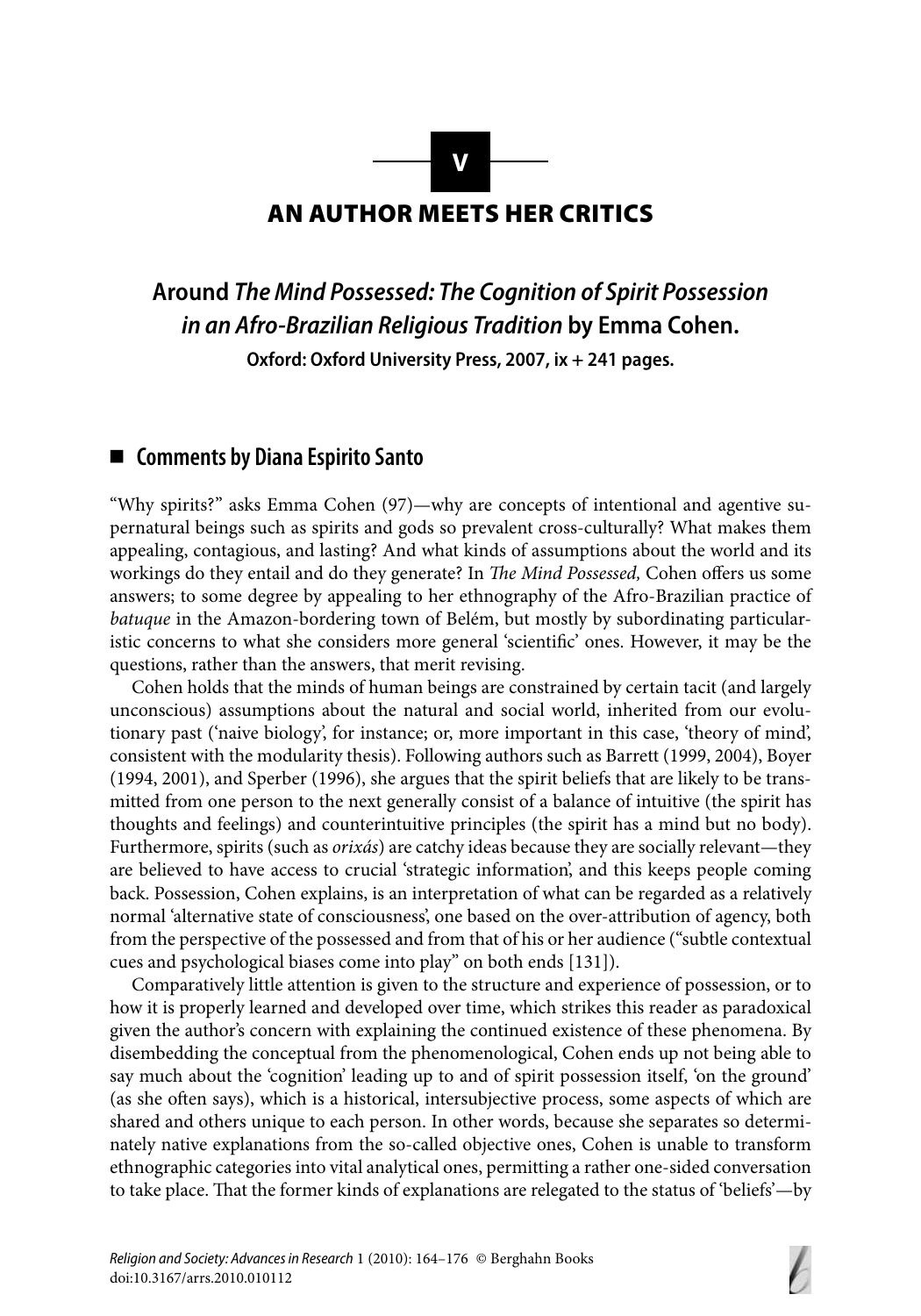definition implicitly lesser kinds of 'truths'—with which no real ontological dialogue is possible, reads like a justification of this authoritative stance. Further, by squeezing her data to fit to the universal models of spirit 'beliefs' that she defends, my suspicion is that Cohen glosses over potentially important ethnographic details relating to local understandings of matter, spirit, and personhood; 'nuances' that could compromise some of her main assertions, including the fact that what is appealing to the evolved psyche about possession is that it provides spirits with their missing part—physicality (Cohen says nothing about other dimensions of spirit 'materialization' in the lives of her informants). Finally, in chapter 4, Cohen's frank irritation with overly descriptive ethnographies (which eschew the 'scientific method' and which she attributes to the "dominant agenda of anthropological scholarship, in which the sole mandate of epistemological relativism produces a situation in which anything goes"[73]) is founded on an alarmingly circular definition of what counts as legitimate anthropological knowledge and theorization. On closer inspection the so-called relativists share a great deal more with those who defend the cognitivization of the anthropology of religion than certain of the latter authors might be willing to admit: both conceptually colonize the 'other' by redefining and redeeming 'otherness' (see Argyrou, 2002), that is beliefs in spirits.

But it is not Cohen's analysis that registers as particularly objectionable. In fact, it follows well from the central claim of the cognitivists: namely, that culture is transmitted from one mind to another, thus the job of anthropology consists in uncovering the mental mechanisms whereby some 'bits' of culture are more likely to be successful (i.e., memorable) than others. Sperber (1996) has called this task "an epidemiology of representations", and Cohen's book is testament to the viral catchiness of his thesis, especially in its alluring suggestion that a scientific explanation of religious phenomena ("true materialism" [101]) is not only possible but also explanatory. Cohen does a fine job in wedding the existing neurological and psychological data with the ethnographic facts she selectively expounds. But the book inevitably reads a little too much like a 'just so' story throughout. And this is because there is something distinctly unsettling about the presumption that possession behavior/experience is primarily about the acquisition of concepts. Rather Cohen should make a clearer differentiation between her informants' real-time and a posteriori rationalizations of spirit possession, which might be predominantly conceptual, and their actual know-how, which would require acknowledging that inferential knowledge is not just conceptual but embodied. Basing one's conclusions on the innate 'attractiveness' of certain ideas seems at the very least like a wasted opportunity to properly explore a complex and multidimensional field of religious transmission.

Few anthropologists or psychologists would defend the idea that the human mind is completely devoid of some inference systems whose continued existence has been facilitated by their adaptive value, with language as a case in point (Karmiloff-Smith 1999). But it is an entirely different thing to suggest that a pre-existent 'design' or mental architecture (in advance of its development) underwrites all learning and knowledge (Ingold 2001: 125). Indeed, it is very unlikely that cultural knowledge is adequately described in propositional form, as many authors have successfully demonstrated (e.g., Clark 1997; Hutchins 1995; Lave 1988). Rather, their evidence points to the importance of sensory and motor participation in the development of perception and skill, and to an understanding of cognition in which the 'cognitive' cannot conceivably be reduced to mental operations alone. All of this matters because in effectively reproducing views of the minds such as that of Tooby and Cosmides and the 'interactionist' research paradigms they foster-"The rich complexity of each individual is produced by a cognitive architecture, embodied in a physiological system, which interacts with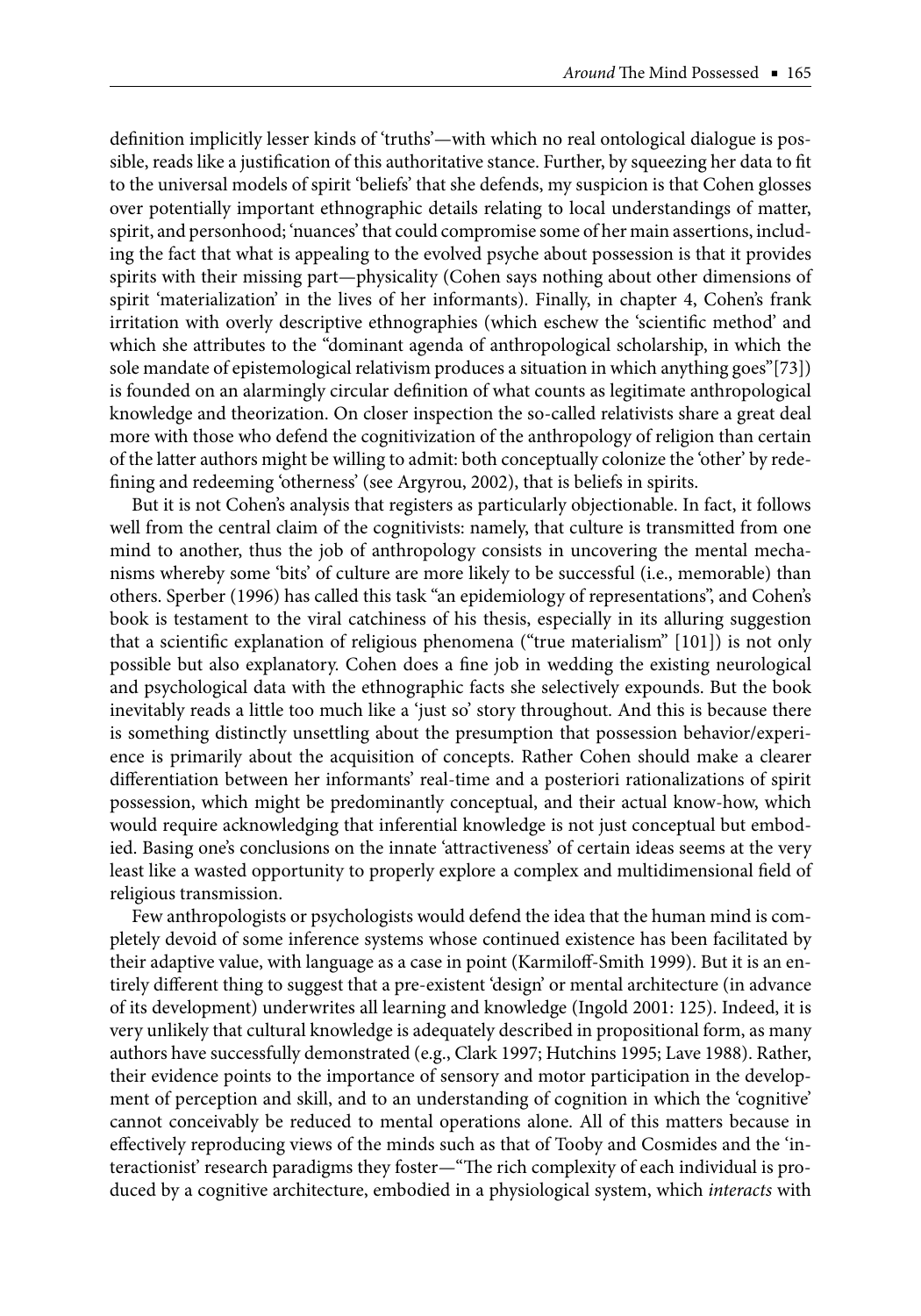the social and non-social world that surrounds it" (1992: 21, quoted on p. 96; italics added)— Cohen denies herself the chance to produce an original cognitive ethnography with what can only be fabulous data on the indissociability of psychology, physiology, and cosmology.

• Diana Espirito Santo is postdoctoral research fellow in Social Anthropology at the Institute of Social Sciences of the University of Lisbon, and at the Museu Nacional (Brazil). She has worked on themes of self and knowledge in Cuban spirit mediumship practices and is currently developing a project on Afro-Brazilian Umbanda in Rio de Janeiro; gimmefish@ yahoo.com.

#### **REFERENCES**

- Argyrou, Vassos. 2002. Anthropology and the Will to Meaning: A Postcolonial Colonial Critique. London: Pluto Press.
- Barrett, Justin. 1999. "Theological Correctness: Cognitive Constraint and the Study of Religion." Method and Theory in the Study of Religion 11: 325-39.
	- -. 2004. Why Would Anyone Believe in God? Cognitive Science of Religion Series. Walnut Creek, CA: AltaMira Press.
- Boyer, Pascal. 1994. The Naturalness of Religious Ideas: A Cognitive Theory of Religion. Berkeley: University of California Press.
	- —. 2001. Religion Explained: The Evolutionary Origins of Religious Thought. New York: Basic Books.
- Clark, Andy. 1997. Being There: Putting Brain, Body and the World Together Again. Cambridge: Cambridge University Press.
- Hutchins, Edwin. 1995. Cognition in the Wild. Cambridge, MA: MIT Press.
- Ingold, Tim, 2001. "From the Transmission of Representations to the Education of Attention." Pp. 113-53 in The Debated Mind: Evolutionary Psychology Versus Ethnography, ed. H. Whitehouse. Oxford and New York: Berg.
- Karmiloff-Smith, Annette. 1999. Beyond Modularity: A Developmental Perspective on Cognitive Science. Cambridge, MA: MIT Press.
- Lave, Jean. 1988. Cognition in Practice: Mind, Mathematics and Culture in Everyday Life. Cambridge: Cambridge University Press.
- Sperber, Dan. 1996. Explaining Culture: A Naturalistic Approach. Cambridge: Blackwell.
- Tooby, John, and Leda Cosmides. 1992. "The Psychological Foundations of Culture." Pp. 19-136 in The Adapted Mind: Evolutionary Psychology and the Generation of Culture, ed. Jerome Barkow, Leda Cosmides, and John Tooby. New York and Oxford: Oxford University Press.

## ■ Comments by Arnaud Halloy

In The Mind Possessed, Emma Cohen lays the foundations of a naturalist approach to spirit possession. Her project is an ambitious one: "to present generalizable accounts of the emergence, form, and spread of recurrent, widespread features of possession phenomena" (61). By providing a "synthesized explanatory account of spirit possession and mediumship" (96), able to integrate ethnographic material with findings from cognitive sciences, she aims to identify and describe "certain mechanisms of cognition" that contribute to "the particular form and incidence of possession among a group of Afro-Brazilian cult participants in Belém" (97) in the north of Brazil.

After introducing the reader to the history and ethnographic setting of the *culto afro* (chapters 2 and 3), Cohen offers an overview of the divergent interpretations of possession in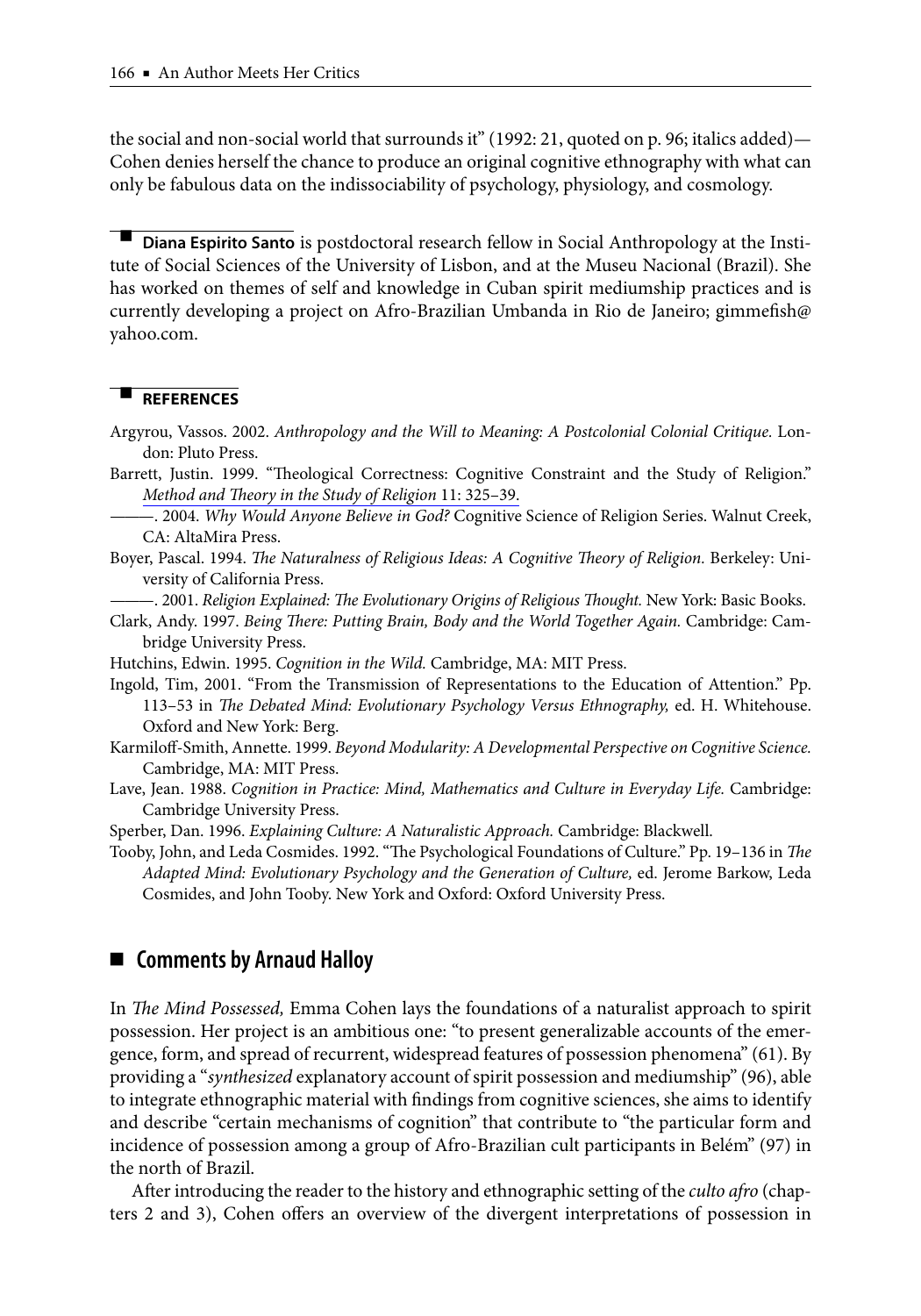anthropology (chapter 4), but also in disciplines as diverse as medicine, neurology, and sociology (chapter 5). She highlights the necessity to go beyond 'impressionistic speculations' and theoretical reductions in the explanation of possession, which is sometimes described as mere pathology (as in some medical approaches), as a neurological or psychochemical mechanism (the Calcium Deficiency Hypothesis) or as the simple product of 'sociological forces'. I focus my review on the subsequent chapters in which she presents and develops her hypotheses pertaining to the mental mechanisms that account for the success of possession phenomenon around the world.

A first set of hypotheses concerns the cognitive structures underlying the conceptualization of spirits (chapter 6). Very sketchily, Cohen argues that human beings are natural Cartesians (see also Bloom 2004). This intuitive understanding of mind/body interaction is what supports the possibility of what she calls 'mind migration', the core conceptual framework of possession phenomenon. Drawing on Pascal Boyer's (2001) theory of religious representations, Cohen defends the idea that spirits-because they are part of the ontological category of 'persons'—generate a rich set of intuitive inferences regarding their nature. Because, in the case of possession, they are able to migrate from one body to another, spirits fall into the category of 'minimally counterintuitive' concepts. This cognitive feature is what makes spirit possession a cognitively attractive phenomenon, facilitating its memorization and transmission.

In chapter 7, in my view the most innovative but also the most controversial one, Cohen analyzes the way people actually perceive possession during possession episodes. Her main hypothesis is that the perception of possession brings two potentially conflicting cognitive devices into play. On the one hand, 'theologically correct' discourse (Barrett 2004) about possession depicts a mutual influence between the possessed and the spirit. She calls this the fusion principle. On the other hand, "whatever the case may be, at any moment, there is only one intentional agency represented—one mind and not two—as operating within the body, to which outward behaviors are attributable" (139); this is what she calls the displacement principle. According to Cohen, the 'displacement principle' should be considered the default cognitive mechanism at work in possession, precisely because it is sustained by largely intuitive assumptions; the fusion principle is described as an a posteriori and reflexive interpretation that is only relevant when the principle of displacement "no longer helps one to make sense of a situation" (145).

In chapter 8, Cohen aims to identify the cognitive mechanisms that explain the tight link among the presence of spirits, possession phenomena, and misfortune. Her conclusions tend to reinforce classical (functionalist and intellectualist) interpretations of afflictive possession and witchcraft, in which both are seen as the result of a social causality: many ambiguous events, most of the time unhappy and personally significant, are perceived as the result of a supernatural intentionality, itself colored by strong moral intuitions about why such events happen. Within such a theoretical framework, possession and the communication it establishes are understood as helping to predict and control the circumstances of recurring misfortune. According to Cohen, a good cognitive candidate for explaining why supernatural agents are so often involved in the causal explanation of misfortune is the "Hypersensitive" Agency Detection Device" (Barrett 2004), characterized by a tendency to overestimate the attribution of agency to events in the environment.

I want to make two critical comments in connection with this work. The first is ethnographic and draws on my own research in a quite similar Afro-Brazilian cult, the Xangô cult of Recife, in the northeast of Brazil. It pertains to Cohen's model of personhood and suggests an alternative framework to her analysis of the perception of possession. I wonder about the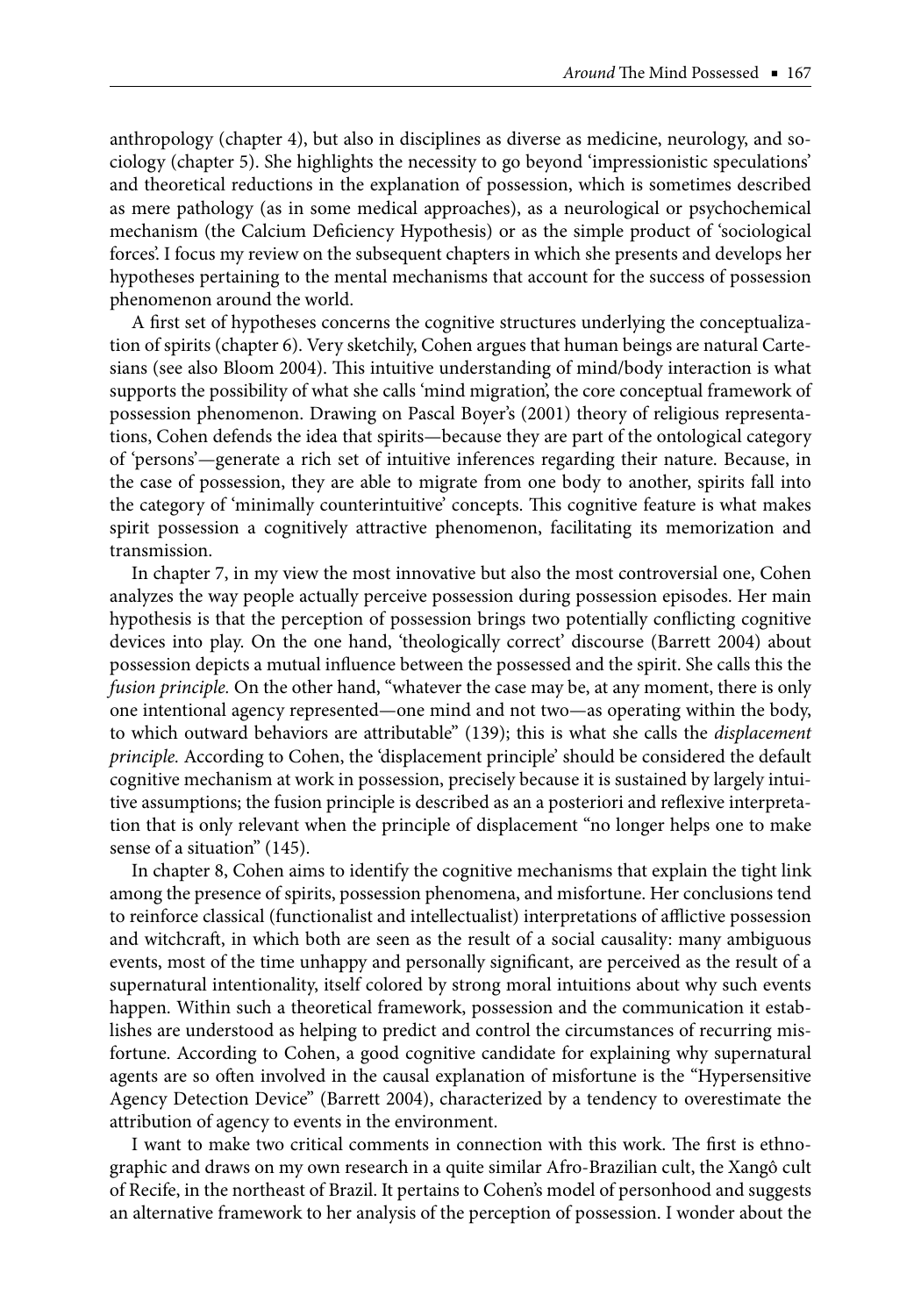relevance of positing an "intuitive sense of incongruence ... about the indivisibility of personhood" in a cultural context in which simultaneous possession of the same deity by many initiates is the rule rather than the exception, and where the self is conceived as intrinsically multiple (Segato 1995), that is, as a crossroad or 'stage' where various entities (orixás, ori, a spiritual entity corresponding to the person's spirit or destiny) may express themselves in various ways (through possession, but also on the levels of personality, preferences, and physiology). A related question concerns the respective cognitive weight given to the 'displacement' and 'fusion' principles in the perception of possession behavior. My claim would be the opposite of the one Cohen proposes: the displacement principle in the Xangô cult reflects a 'theologically correct' discourse, describing an ideal trance state involving unconsciousness and the full control of the possessed by the possessing spirit, while the fusion principlecharacterized by the perception of a mutual interaction between the possessed and the spirit or deity-is a constitutive cognitive mechanism of possession perception. Some first-hand ethnographic data support these ideas.

First, possession is not an on/off, monolithic phenomenon, but rather a continuum of psycho-biological changes that vary from slight emotional arousal to the ideal possession state. Cult members are experts in discriminating the relevant behavioral and emotional cues that indicate the intensity of trancing and the immediate stages whereby mediumship is developed. Mixed intentionalities are what is actually perceived in all cases where there is no 'full presence' of the deity or spirit. Second, perception of possession behavior may change according to cultural ideas and representations about possession, including not only concepts about what possession is, but also ideas about how it is learned, how the spirit 'gets close' (se aproxima) to the possessed body, how the spirit is held to interact with his or her 'child' during possession episodes, and so on. First trance episodes, for example, sometimes look like a fight between the novice and his or her deity, in which he or she might start crying or become panic-stricken, making wild and uncoordinated movements. Third, Xangô members recognize at least two categories of possession: 'unconscious possession', which corresponds to the ideal possession such as that described in Cohen's displacement principle, and 'conscious possession, in which possessed people say, for example, that "they know that they are talking, but don't know what they say." Finally, it should be noted that possession involves a much more complex 'mind-reading' system than ordinary interaction. Possession behavior is ritualized and theatrical, providing distinct expectations about the respective role of actions, perceptions, intentions, and emotions in the observed behavior. Such "pragmatic preconditions of participation" (Houseman 2003) are determining factors in the kind of intentional and communicative interplay that is taking place between co-present agencies.

My second criticism is theoretical and applies to much cognitively oriented research in anthropology. Emma Cohen focuses almost exclusively on how people think about possession. However, if one wishes to take into account the process of possession, that is, how spirit possession is learned and how possessed/spirit interaction evolves over time, such an overly 'representational' conception of cognition is prejudicial. Maybe more than any other social phenomena, possession is lived through affects and percepts which, along with the conceptions of possession Cohen rightly identifies, are good candidates for explaining its wide success around the world (Halloy 2009). Pragmatic conditions of possession phenomenon such as the form of ritual language, relational patterns, spatial work, objects, images, substances and body manipulation, are also crucial in determining the way people think about, feel, perceive, and interact with possessed people. In substance, the question cognitive anthropology should pay more attention to is not just how intuitive thinking constrains cultural practice, but also how cultural practice may (deeply) transform intuitive thinking.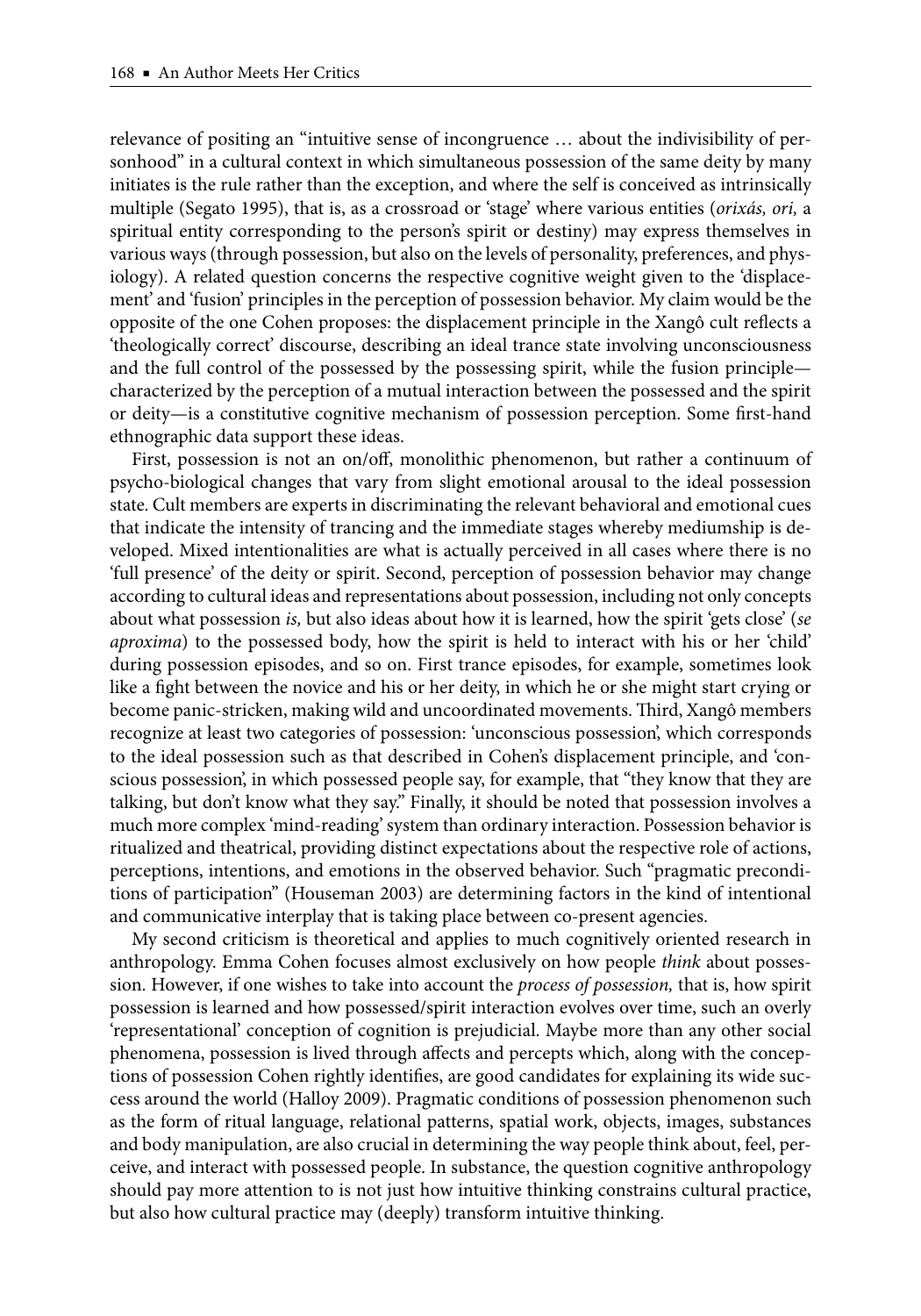Arnaud Halloy is an associate professor at the University of Nice (Laboratoire d'Anthropologie et de Sociologie Mémoire Identité et Cognition Sociale). His research focuses on the role of emotion and cognition in religious transmission, with a special interest in ritual practice and possession phenomena. He has conducted extensive fieldwork on Afro-Brazilian cults in Brazil and Belgium; halloy@unice.fr.

#### **REFERENCES**

Barrett, Justin. 2004. Why Would Anyone Believe in God? Walnut Creek, CA: AltaMira Press.

Boyer, Pascal. 2001. Religion Explained: The Evolutionary Origins of Religious Thought. New York: Basic Books.

Bloom, Paul. 2004. Descartes' Baby. London: Arrow Books.

- Halloy, Arnaud. 2009. "Incorporer les dieux: les ressorts pragmatiques de la transe de possession religieuse dans le culte Xangô de Recife (premières pistes)." Pp. 77-95 in La conscience dans tous ses états—approches anthropologiques et psychiatriques: cultures et thérapies, ed. S. Baud and N. Midol. Issy les Moulineaux: Elsevier Masson SAS.
- Houseman, Michael. 2003. "Vers un modèle anthropologique de la pratique psychothérapeutique." Thérapie familiale (Geneva), 24 (3): 289-312.
- Segato, Rita L. 1995. Santos e daimones: O politeismo afro-brasileiro e a tradiçao arquetipal. Brasilia: editora UNB.

### ■ Comments by Pierre Liénard

### Mind-boggling!

Emma Cohen communicates her thoughts beautifully! Her writing transports us seamlessly from elating, moist, tropical borders to no-less-exciting, but somewhat drier (and less torrid), theoretical climes. Cohen's seminal idea of treating possession as a window into ordinary functional aspects of our cognition is tantalizing. We already knew that the study of nonordinary cognition observable in mental illnesses and other psychological and psychiatric disorders does tell us a whole lot about human 'normal' cognition. Cohen's decision to focus on altered states of consciousness in an Afro-Brazilian religious tradition and on some of the explicit representations systematically associated with that-should I dare-mind-boggling phenomenon is original and ingenious. Furthermore, an essential plus to me, the whole endeavor is a resolute attempt to sail away from the too-oft-navigated Derridean-hermeneutical-sophistic-cum-postmodernist waters. It is not an overstatement to claim that the study partakes of one of the powerful impetuses that have been driving anthropology's scientific revival for the past decades.

I was so enthralled by the material presented that I felt somewhat frustrated. That is, I wanted more details than the inherent limitations tied to the format of a book allowed Cohen to add. I am thrilled to be given the opportunity to interact indirectly with the author through this review-response process and hence to facilitate the publication of more significant data.

Cohen has noted (36) that race, as a biological category, does not come up often as having much significance when it comes to membership in an Afro-Brazilian cult. One becomes Afro when one becomes an initiated member of a terreiro (i.e., a community of Afro-Brazilian cult members) regardless of one's obvious ethnic affiliation. Knowing how important in Brazil skin color (and all its recognized subtle variations of shade and hues) are for the definition of an individual's identity (see the extensive lexicalization of those differences), I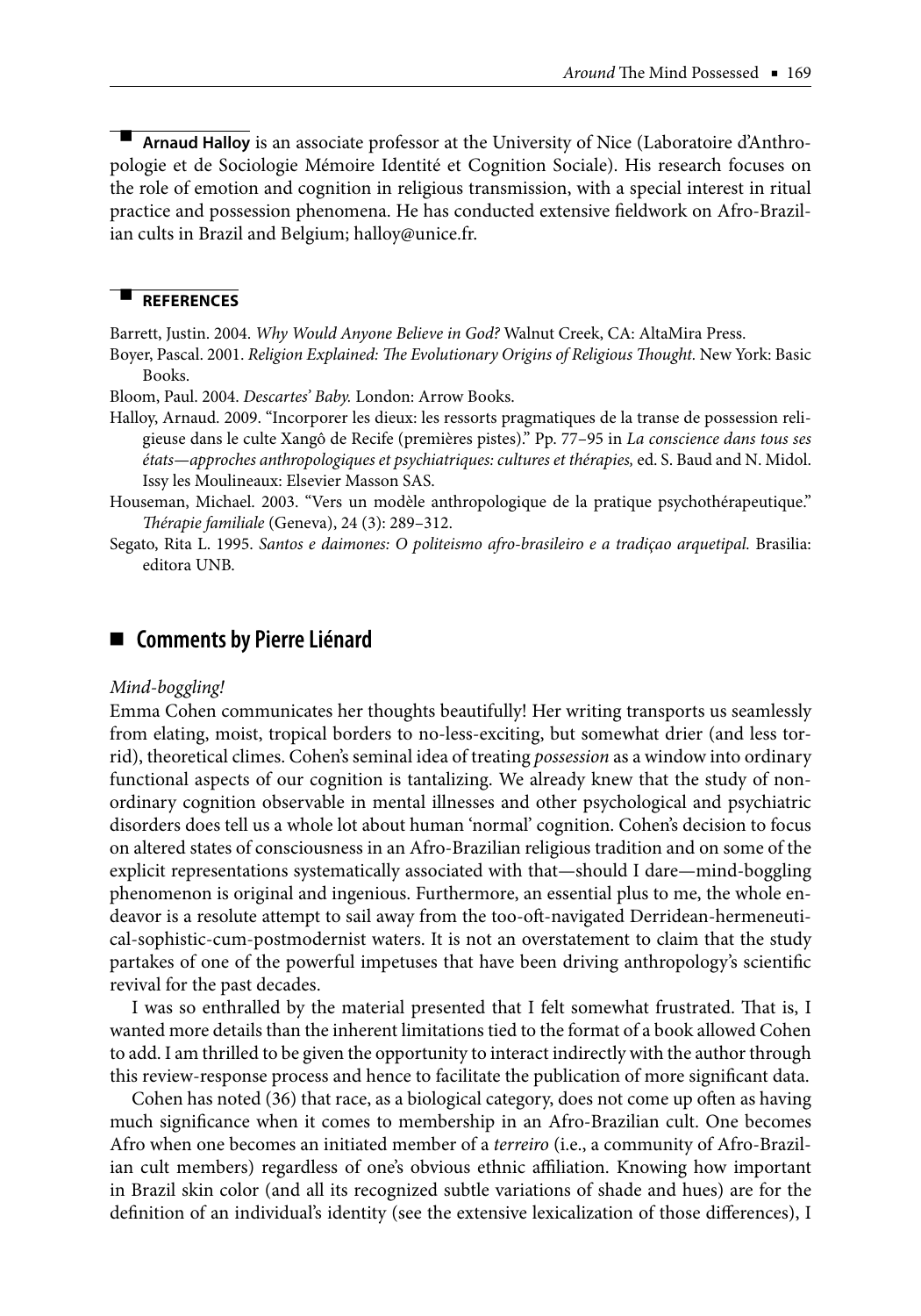am a bit surprised that it would be the case that race as an observable category focusing on ethnic features (e.g., hair, skin) would be so easily relegated to oblivion. Is it true that racial information is irrelevant to the members of the Afro-Brazilian cult? Probably the 'official' discourse does maintain that, but I am wondering whether racial identity does not creep back up into more implicit representations in the minds of the participants to the cult. What is the ratio between black and white pais (i.e., leaders of the religious community)? Is there any evidence that people might be essentializing racial origin as an indicator of a privileged access to the cult? If we look at the proclaimed genealogy of power transmission between masters and novices, do we find an over-representation of reference to black leaders? Are we indeed in a situation of a fundamental rejection of any racial category? Do people appraise black and white pais the same way? The well-known fact that South American Amerindian pajes (medicine men) are treated as essentially different (usually as more powerful and the source of new magico-religious materials) from non-Amerindian medicine men seems to suggest that probably the treatment of the racial category in the Afro-Brazilian cult could well be slightly more complicated than Cohen's claims let us believe.

At several places in her work, Cohen tackles an essential problem that has fueled much debate in the literature on possession: the possession's true or fake nature and good or bad quality as appraised by observers and participants to the cult. Cohen does great work in analyzing the flagrant discrepancies between participants' explicit statements about individual possessions and their beliefs that the *hosts* are indeed possessed. Knowledge of the hosts' usual behaviors and attitudes outside of the realm of possession seem to 'contaminate' observers' appraisal of the hosts' possessions (see, e.g., 148-49). Something seems to be missing in that superb analysis of people's appraisal of possession: A systematic inquiry into people's criteria of appraisal. I was craving for more ethnographic details! How do people go about judging? What do they take into consideration? Are there any identifiable templates that ease people's decisions about the nature of the possession? A couple of actual examples would have been appropriate. Descriptions of actual possessions (involving or not involving an identical entity) with the specific reactions and judgments of observers would have provided some essential information for the study of the phenomenon. This leads me to my main critique. The book is missing a good detailed description of a 'typical' possession (or of the different types of possession as Cohen alludes to when talking of pai's various possession/trance-like episodes). It would also have been very helpful to have some sort of description of the major entities and of their typical ways of manifesting themselves as described by 'knowledgeable' people, then to compare that to what happens in actual possessions. Do we see an evocation of the typical official templates of manifestation or do we see systematic departures from the norm?

Finally, Cohen alludes to a very important debate in the study of religion. What is the evolutionary role of notions of supernatural agents-as gods, supernatural entities, and other spirits have come to be known in the literature—in enhancing genetic fitness? Though bringing into the same explanation a proponent of a by-product hypothesis and two proponents of an adaptationist view, Cohen does not clearly address the matter.

Pierre Liénard is an assistant professor at the University of Nevada, Las Vegas. He conducts research among the Turkana herders of Kenya. His research focuses on coalitional, precaution, and ritual psychology; pierre.lienard@unlv.edu.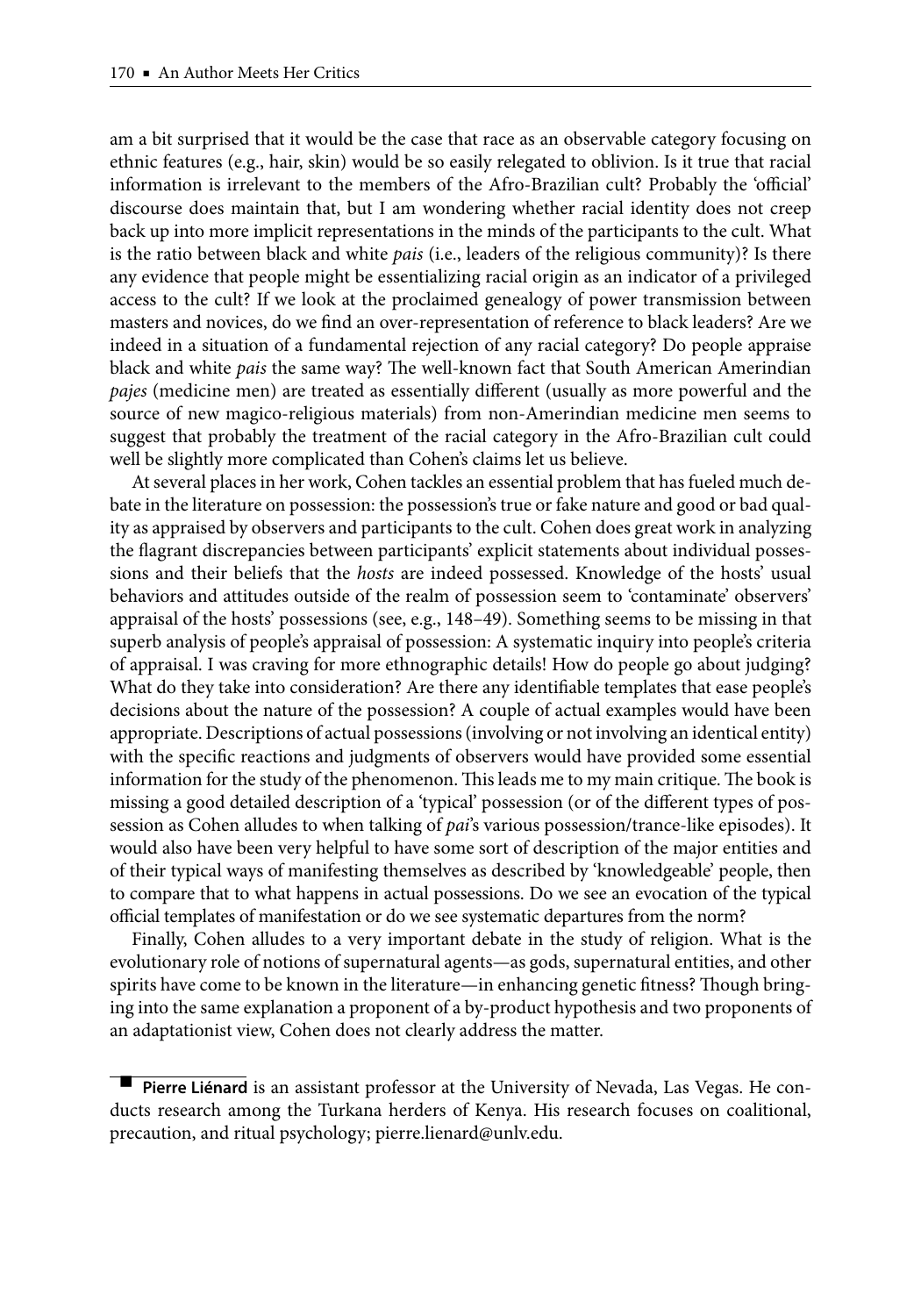### Response to Comments by Emma Cohen

In The Mind Possessed, I sought to explain the incidence and spread of a range of ideas and practices associated with spirit possession phenomena. I argued that new cognitive scientific perspectives on how human minds work are important for answering old anthropological questions concerning human cultural recurrence and variability. Why are some ideas and practices highly recurrent and stable across variable social, cultural, historical, or environmental contexts, while so many other possible ideas and practices never even arise? Why do some cultural phenomena enjoy relatively effortless success in transmission—that is, in generation, acquisition, communication, and memory—while others remain localized, are easily corrupted, or swiftly retreat back into oblivion? What are the mechanisms that stem and abet the transmission of culture, and how do they work? Drawing on my own ethnographic research in Brazil and the descriptive accounts of many others, I attempted to generate and substantiate a series of hypotheses and proposals concerning the spread and appeal of ideas about spirits, possession, and healing.

Although thoroughly interdisciplinary, the book was written primarily with an anthropological audience in mind. It is therefore a great privilege to receive the careful and critical commentaries of three anthropologists who are eminently qualified to assess the book's strengths and weaknesses. I thank the editors of this journal for the opportunity to respond to these comments. I sincerely hope that this will not be 'the last word', but rather an invitation to continue a discussion that includes a wider audience and that, most important, stimulates constructive and valuable debate on theoretical and methodological issues of broad significance to our discipline. Many of the tentative hypotheses put forward in the book may garner little empirical support, may be replaced with alternatives, or may be forgotten. My hope is that this will not compromise a more general ambition that motivated my work-to stimulate and contribute to the advancement of the data-driven generation, systematic testing, and broad reinstatement of explanatory theory within sociocultural anthropology. I believe that we can one day present some reasonably confident answers to the questions posed above. To this end, I prioritize them in the book. It is also to this end that, in the current absence of the vast amount of data required to privilege any particular answers, I remain skeptical of the partial, provisional, tentative accounts I have provided.

My three critics' assessments of the general project vary widely-from 'original and ingenious' to 'stimulating', to 'a wasted opportunity'; the questions need revising, the answers need revising, the answers need enriching with more data. Despite the disparities, there is much I agree with. I recognize that there are dimensions of possession phenomena, relevant to the overall questions, that I have not paid sufficient attention to in both theory and description. I am grateful to my critics for their detailed comments, some of which incorporate relevant ethnographic data and analysis, and I attempt to address the doubts and queries expressed. There are some more general objections to the project, however, that I wish to consider first. These objections strike less at the specific details of any claims and more at the foundations upon which these claims were constructed. Because of their potentially far-reaching importance for conducting a cognitive science of culture (or indeed the science of human behavior more generally), and because they appear to echo a general cynicism regarding explanatory theorizing in anthropology that I endeavor to critically address in my book, I prioritize these broad areas of potential disagreement.

At the outset of her critique, Diana Espirito Santo suggests that the questions I set myself, rather than the answers, need revising. With respect, I remain a little baffled by this proposal, not least because I failed to find an example of a single question to which Espirito Santo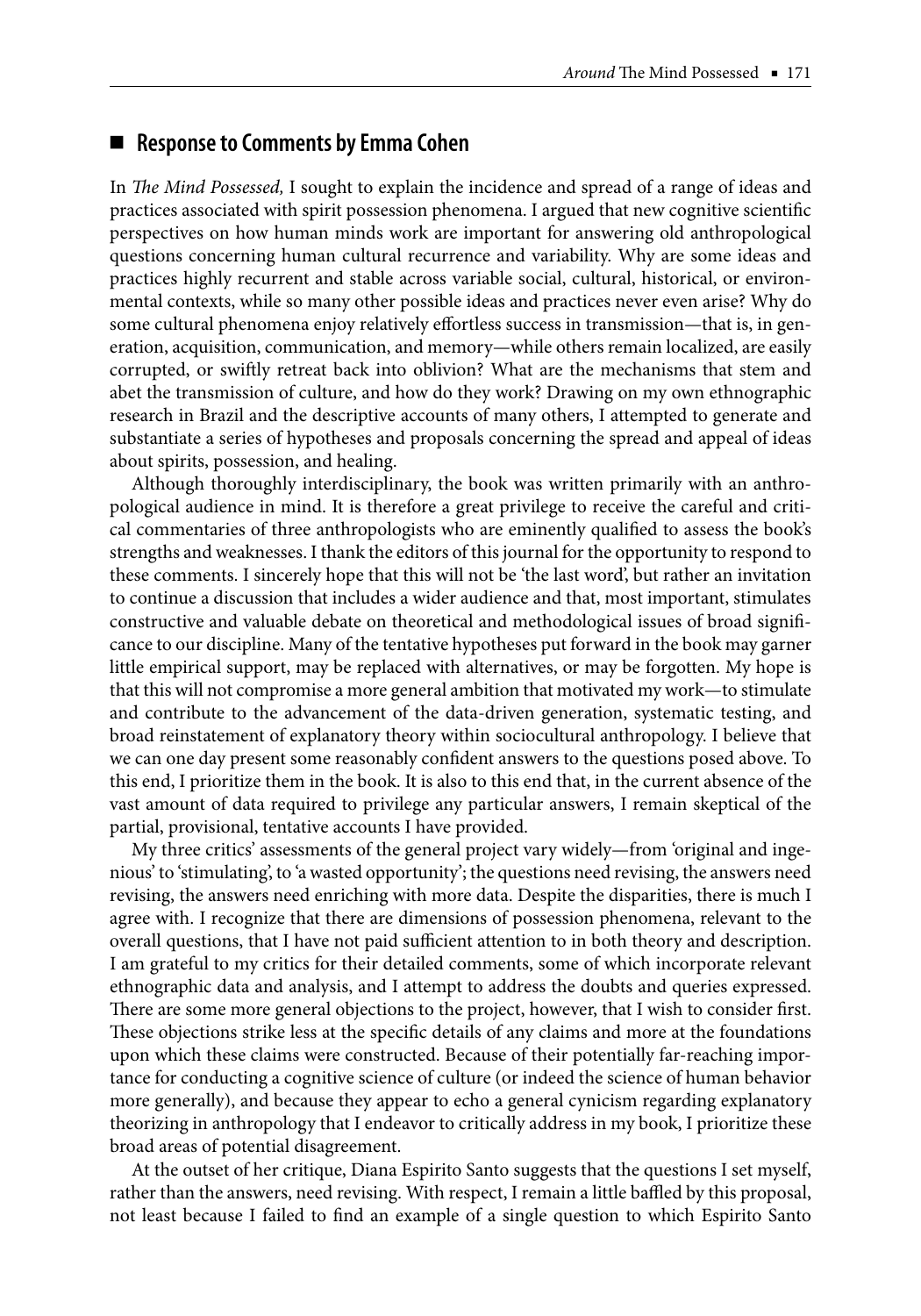objects. Indeed, the critique proceeds to focus on the answers, broadly concluding that the analysis is not "particularly objectionable," but that it fails to "properly explore a complex and multi-dimensional field." This is not the place for a comprehensive defense of the general questions that motivated my research, whether in terms of anthropological pedigree, timeliness, precedent, or some other more or less agreed-upon set of criteria. It may be useful, however, to at least clarify the broad aims of the research, and provide some general background, before assessing how and in what ways my endeavors may have failed or otherwise.

The project started from the observation (for which I do not take credit) that not all human cultural phenomena are equivalently and evenly spread across all human populations. Some ideas, for example, are more widespread than others; some are more persistent, stable, and ancient than others; some reliably arise considerably earlier in human child development than others. Some spring up like stubborn weeds with little or no explicit encouragement, while others fail to take root even in the most favorable of environmental conditions.

In answer to the obvious question of why this lack of parity exists, some anthropologists have proposed that the unique structures of evolved human cognitive architecture may be, in part, responsible (see, e.g., Sperber and Hirschfeld 1999). Just as there are constraints on the cognitive skills and motivations of fish, birds, dogs, and chimpanzees, so too are human mental, and thus behavioral, phenomena powerfully modulated by the workings and affordances of human cognitive mechanisms. If this were not the case, we would fail to be impressed by anomalous cognitive abilities some individuals have to encode and recall the contents of a phone book from as little as an instantaneous glance, or the practiced expertise of the world's champion chess masters, or indeed the unique perspectives through which people with autism view their social worlds—simply put, in the absence of cognitive constraints, such qualities would not be anomalous.

The broad claim, then, is that the structures that permit culture also constrain it-they do not support the generation, acquisition, and storage of every idea equally. Insofar as this is correct, we should expect to see patterned variation in human cognitive outputs (ideas, beliefs, etc.), and these patterns should be explainable, in part, in terms of how cognitive structures work.

How cognitive structures work is by no means a settled question. Nevertheless, over half a century of experimental and observational investigation within the cognitive sciences has generated some remarkable discoveries, and an increasing number of anthropologists are enthused by the possibility of developing the above broad claims into researchable questions and testable hypotheses. In The Mind Possessed, I take up this challenge, drawing from ethnographic data on possession phenomena as well as relevant advances in developmental and cognitive psychology to both raise and answer questions about cultural variability and recurrence.

I was not concerned with what counts as "legitimate anthropological knowledge" or with what possession (however it is demarcated and defined) is primarily about. I do not set out to determinately separate 'native' and 'scientific' explanations. I agree with Espirito Santo and others that it is unlikely that all human thoughts, knowledge, and motivations are readily revealed in propositional statements elicited by direct questioning techniques. It is precisely for this reason that I see such promise in the methodologies developed within the cognitive sciences that probe out-of-awareness attitudes, inferences, heuristics, and biases. Contrary to Espirito Santo's suspicion, I am least of all motivated to conceal recalcitrant, nonconforming nuances and details under a thick, imperious gloss, or to squeeze, press, or cajole data to fit models. I was chiefly concerned with answering questions that arose out of my fieldwork experiences and my review of the broader literature-questions such as why certain ideas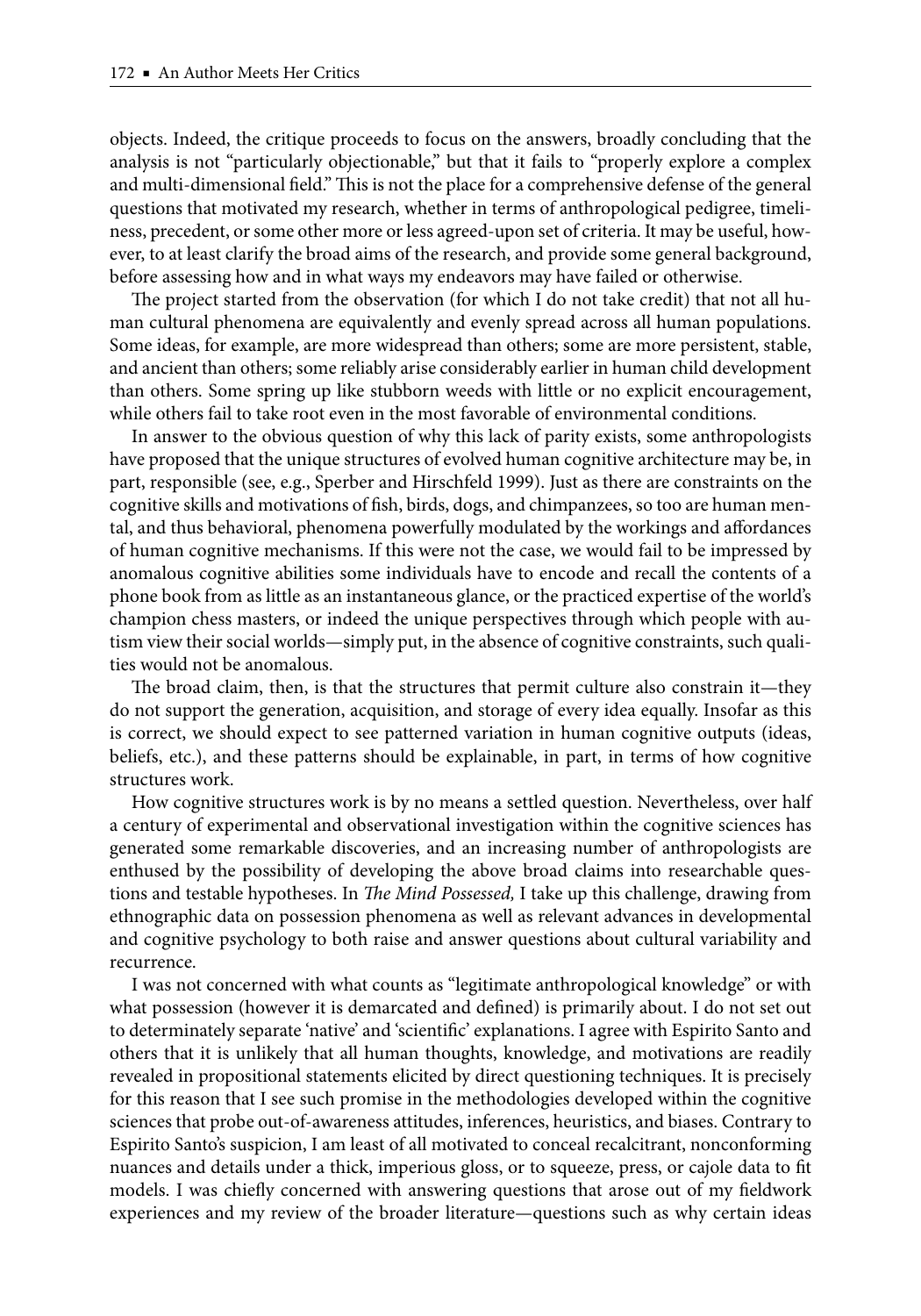about what happens when someone is possessed by a spirit are particularly widespread; why people appear to acquire and use Theological Idea A when they are explicitly taught that alternative Theological Idea B is the correct one to adopt and use; why it occurs to people that misfortune does not just happen according to random coincidence; why they seek out special kinds of agents-spirits and deities-to diagnose and heal illnesses, and under what conditions and in what populations certain ideas about spirits, possession, and healing are likely to flourish.

Possession, however it is defined, is complex and multifaceted. By focusing on the questions above, I have ignored potentially many others. By exploring the influence of certain cognitive constraints, I have not done full justification to the entire causal complex. As I argue at length in the book, the growing literature on how minds work is a fruitful place to look for at least partial answers to this particular set of challenging questions and problems. Turning tentative answers into testable hypotheses, and devising methods for their substantiation, are much tougher tasks. Although I believe I barely got started along this road, Espirito Santo summarizes the result as reading "a little too much like a 'just so' story throughout." For every apparent 'just-so' generated by this theory-building exercise, there is (or there should be) a 'not-so' against which it may be tested. Testing between two alternatives necessarily entails some provisional identification of what kinds of data are relevant and what are not. The process is slow, incremental, and stepwise, and each step is necessarily selective in scope. But every test promises to reveal a fraction more of the big picture. The glass-as-good-as-empty reaction of the knee-jerk cynic in relation to this kind of work contrasts starkly with the glass-perhaps-no-longer-dry reaction of the measured skeptic.

Yet what if the description that motivated the more specific questions and hypotheses was inadequate, as at least two of my critics seem to suggest? If I had paid more attention to the phenomenological experiences, the affective properties, and the 'embodied know-how' of possession would the resulting questions (and answers) look different? Both Espirito Santo and Arnaud Halloy criticize a lack of attention to affective and experiential dimensions in my account (relative to the attention paid to conceptual dimensions). Espirito Santo demands a clearer differentiation between concepts and embodied know-how, while Halloy suggests that an "overly 'representational' conception of cognition is prejudicial" when one wishes to take into account how a medium's experience of possession evolves over time. Halloy further presents interesting and highly relevant data from his own research with members of another Afro-Brazilian religious group in Recife, northeast Brazil that he claims suggest an 'alternative framework' for the analysis.

I agree that the analysis focuses primarily on conceptual underpinnings of possession practices and the cognitive mechanisms that potentially permit and constrain these concepts. It is not clear to me, however, that concepts could or should in fact be separated from 'embodied know-how' inherent in the practices. On the contrary, people's physical sensations prior to, after, and sometimes during possession appeared to be integral to their interpretations—or concepts-of what possession entails; that is, of how medium and spirit are integrated during a possession episode. Physical movement, physiological arousal, and bodily manipulation via such varied practices as eating, drinking, drumming, dancing, singing, healing, and the donning of ceremonial apparel are indeed salient components of Afro-Brazilian religious life. Careful descriptions and analyses of these elements are potentially indispensable to an account that would seek to explain, for example, how a novice medium becomes an expert medium. In the accounts developed in The Mind Possessed, I endeavor to avoid setting up contrasts between affects, percepts, and concepts. This is, in part, because I do not subscribe to the position that human cognition readily cleaves into embodied/experiential stuff on one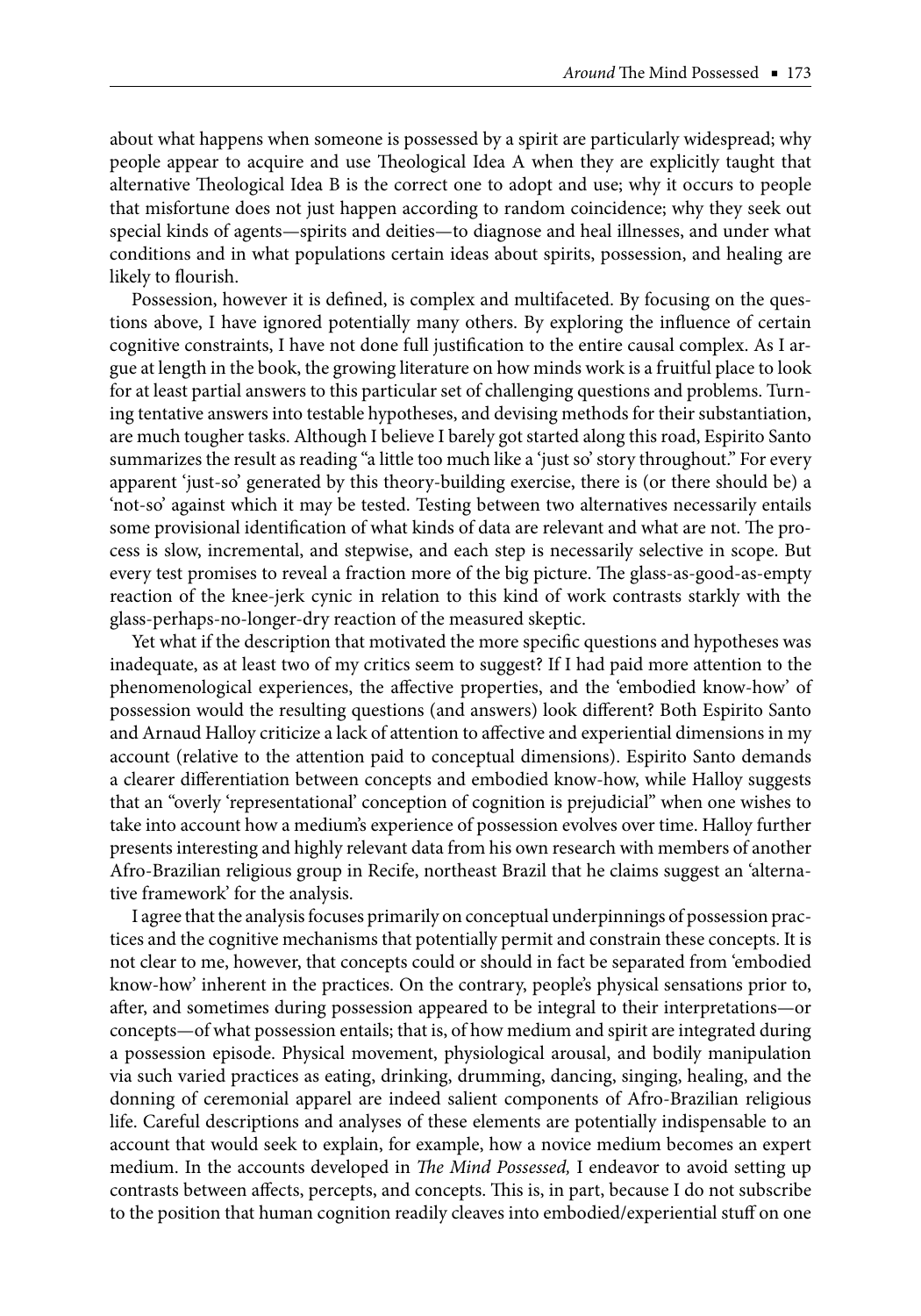side and conceptual stuff on the other (or, for that matter, innate and cultural stuff). Rather, I take as given that, for example, misfortune (such as illness or poverty) activates negative affect, and I suggest that this might be an important factor contributing to people's motivations to seek out mediumistic services. Without doubt, there are causal factors contributing to the global incidence and spread of the spirit possession phenomena under question that are absent from my account. The challenge I put to my critics is to specify how the incorporation of candidate factors, however they are classified or labeled, potentially contribute to enhancing the explanatory power of that account, or, indeed, to its revision. Better still would be to systematically and empirically demonstrate this hypothesized contribution.

Halloy's ethnographic observations are fascinating and relevant to understanding how people conceive of possession. This question is at the heart of my research and my ethnographic observations yielded a complex set of problems that ultimately revealed, unsurprisingly, that the answer varies according to whom, how, and the context in which one asks. In brief, two principle conceptualizations of possession were present in the community with which I worked. One entailed that the spirits effectively displaced the hosts from their bodies-an experience that was variously described as taking over, dominating or controlling. The other entailed a merger between the spirit and the host, such that the possessed individual would be represented as neither host nor spirit, but a new, fused person. My observations of the frequency of use of these concepts led me to propose that the 'displacement', or take-over, description of possession had a transmission advantage over the merger, or 'fusion' description. Possession was very rarely described in terms of fusion, and the concept was only ever expressed to me by two people. One of these, the cult house leader, presented the fusion description to the community as the 'theologically correct' account of what is happening when someone is possessed (adapting a version of this concept also to explain how something similar happens across a lifetime of mediumistic episodes). Yet the fusion concept appeared to have great difficulty sticking. The displacement concept, in contrast, prevailed despite no explicit or authoritative instruction. Indeed, in more informal contexts, even the cult house leader regularly made inferences about the behaviors of possessed mediums that strongly suggested that he was reasoning about these possession episodes in terms of displacement, not fusion. In chapter 7 of the book, I discuss further evidence of the advantage of displacement over fusion and speculate that these patterns of transmission may be attributable to intuitive biases guiding reasoning about the social world.

Halloy contends that his data suggest an alternative framework for approaching and understanding these issues, but, intriguingly, there are many parallels between his data and mine. Indeed, every straightforwardly ethnographic claim he makes for the Recife group equally applies to the Belém group with which I worked—they too talked about gradations of arousal and spirit approximations; they described possession as something to be developed over the life-course, and regularly attended mediumistic 'development sessions'; they distinguished, in principle, between conscious and unconscious possession-trance (though, in practice, almost everyone claimed to experience only unconscious trance); some, as I described, talked of possession as a fusion between spirit and medium and not as a complete spirit 'take-over'.

I suspect that the main differences between the two communities lie in the incidence, spread, and frequency of use of these various ideas. If this is correct, then the issue of how environmental and cognitive differences contribute to this difference is an intriguing, and ultimately answerable, empirical question. A systematic comparison across these two communities could shed some valuable light on the matter. Halloy's use of the word 'expert' to describe the abilities of cult members who accurately perceive and interpret possession in terms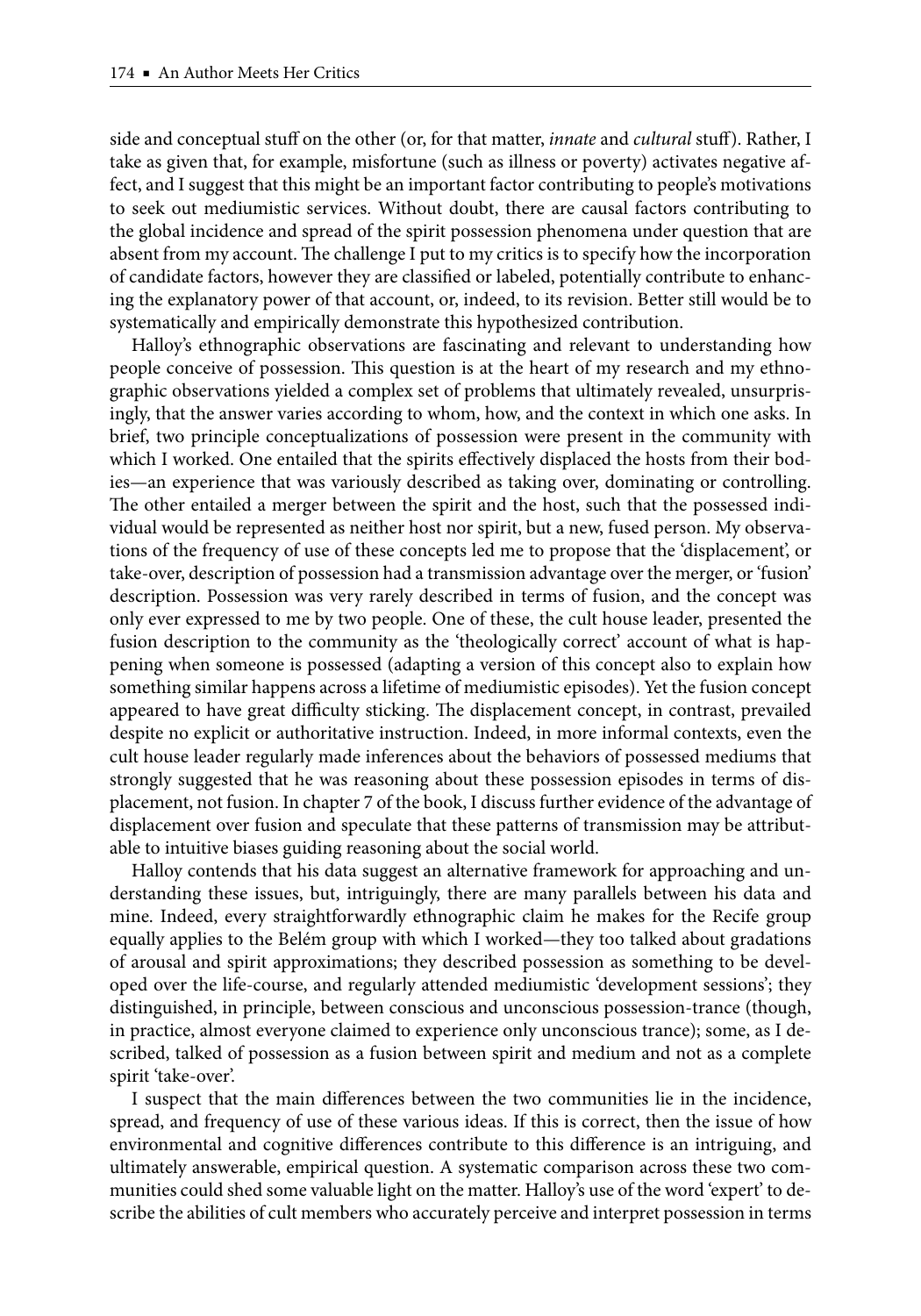of fusion is perhaps revealing. How do new recruits conceptualize possession? How is the novice's interpretation revised, if at all, through possession experiences and/or theological discourse and teaching? What does it take to become expert, and what, if any, is the common baseline? How consistently do people employ the fusion concept across different contexts (e.g., talking about how possession works in the abstract, telling stories about the behavior of a particular individual during a possession episode)? Here, lurking in Halloy's critique, I believe, is an ideal opportunity to follow his concluding mandate: to pay attention not just to how intuitive thinking constrains cultural practice, but also to how cultural practice may transform intuitive thinking.

Liénard questions my claim that race was not a salient part of everyday Afro-Brazilian religious life. Certainly, people are not oblivious to the racial variety that characterizes the city in which they live. They recognize that, right across the country, varieties of race correlate with varieties of status, wealth, education, and even perceptions of beauty. I can only reiterate that at the time of my research, race did not appear to be a particularly salient or consequential element of Afro-Brazilian religious identity in Belém, for members and nonmembers alike. Nevertheless, Liénard poses some thought-provoking questions that I believe could scratch below the surface of the everyday discourse upon which I based my assessment. For instance, in the book, I describe the value that cult house leaders increasingly place on being able to trace authentic African ancestry. This is properly conceived of in terms of spiritual ancestry, that is according to one's lineage of initiating fathers and forefathers. It would be particularly interesting to explore the possibility that a leader's perceived spiritual authenticity could be strengthened or weakened by cues to racial membership. It is perhaps worth remembering, in posing and investigating such questions, that racial variability, and perceptions, salience, and implications of racial membership, vary widely across Brazil. Here again is a potentially rich opportunity to explore the interplay between stated beliefs and tacit intuitions, and the feedback between cognition and environment.

Finally, I can only respectfully acknowledge Liénard's principal requests for more detailed descriptions of different types of possession episodes, for a systematic inquiry into the criteria by which people appraise possession, for systematic comparisons of accounts about possession and actual possession episodes, and for a clear assessment of the evolutionary implications and consequences of ideas and practices concerning spirits, gods, and other supernatural entities. These are very reasonable requests, but I fear that not even a book-length sequel could do them justice. Indeed, despite eighteen months of daily participation in Afro-Brazilian religious life, and in countless ceremonies, rituals, conversations, and interviews, I confess that I am unsure whether my fieldnotes and transcripts would yield the kind of systematicity required to answer Liénard's penetrating questions. The criteria by which people appraise possession, for example, proved difficult to examine systematically via standard interview, casual conversation, and opportunistic observation. Most of what I gleaned from the opportunities that arose appears in the book and subsequent papers. More fundamentally, the majority of problems and questions I address in my book surfaced or developed toward the end of my fieldwork period and subsequent to my return from the field. I did not take the questions with me to the field, much less the follow-up questions that now arise from these initial problems. Since then, however, in a series of papers following the book, I investigate these issues further through the systematic collection of data using a range of ethnographic and experimental methodologies.

A conclusion, or 'last word', seems inappropriate in light of all that has not been adequately discussed. I look forward to further opportunities to continue discussion. Ultimately, I look forward to progressing toward answers to the challenging explanatory problems concerning